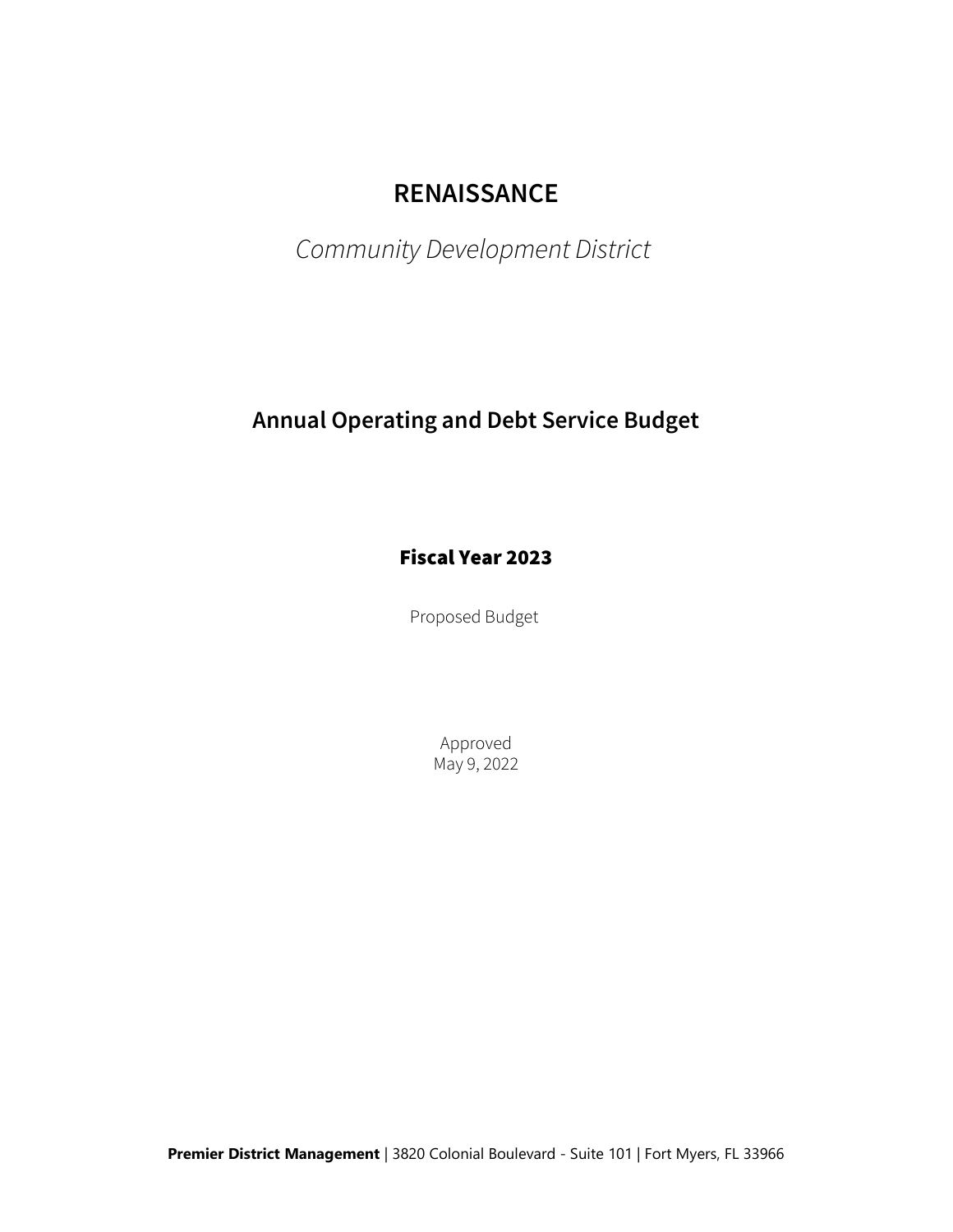#### Renaissance Community Development District Statement of Revenues, Expenditures and Changes in Fund Balances Fiscal Year 2023 Annual Budget

| <b>General Fund</b>                            | <b>Actual</b><br>FY 2020 | <b>Actual</b><br>FY 2021 | <b>Budget</b><br>FY 2022 | <b>Actual YTD</b><br><b>OCT-FEB</b> | <b>Projected</b><br><b>MAR-SEP</b> | <b>Total</b><br>Projected<br>FY 2022 | <b>Budget</b><br>FY 2023 |
|------------------------------------------------|--------------------------|--------------------------|--------------------------|-------------------------------------|------------------------------------|--------------------------------------|--------------------------|
| Revenues                                       |                          |                          |                          |                                     |                                    |                                      |                          |
| 001.361001.0000 Interest Income                | 4,840                    | 2,406                    | 4,500                    | 721                                 | 679                                | 1,400                                | 1,400                    |
| 001.361006.0000 Interest - Tax Collector       |                          | $\overline{\phantom{a}}$ |                          | 67                                  |                                    | 67                                   |                          |
| 001.363010.0000 Assessments - Tax Collector    | 296,597                  | 273,454                  | 273,454                  | 230,273                             | 43,181                             | 273,454                              | 447,154                  |
| 001.363015.0000 Excess Fees - Tax Collector    |                          |                          |                          |                                     |                                    |                                      |                          |
| 001.363050.0000 Assessments - Penalties        | 345                      | 318                      |                          |                                     |                                    |                                      |                          |
| 001.363090.0000 Assessments - Discounts        | (10, 052)                | (9, 141)                 | (10, 938)                | (8,957)                             |                                    | (8,957)                              | (17, 886)                |
| 001.369900.0000 Miscellaneous Revenue          |                          | 202                      | 202                      |                                     |                                    |                                      |                          |
| 001.381550.0000 Use of Unassigned Fund Balance |                          |                          | 178,600                  |                                     |                                    |                                      |                          |
| <b>Total Revenues</b>                          | 291,730                  | 267,239                  | 445,818                  | 222,104                             | 43,860                             | 265,964                              | 430,668                  |
| Expenditures                                   |                          |                          |                          |                                     |                                    |                                      |                          |
| Administrative                                 |                          |                          |                          |                                     |                                    |                                      |                          |
| 001.531002.0000 Arbitrage Reporting            | 500                      |                          | 500                      | 500                                 |                                    | 500                                  | 540                      |
| 001.531012.0000 Dissemination Agent            |                          | $\sim$                   | 2,500                    |                                     |                                    |                                      |                          |
| 001.531013.0000 Engineering                    | 18,288                   | 12,000                   | 15,000                   | 5,950                               | 6,000                              | 11,950                               | 12,960                   |
| 001.531023.0000 Legal Services                 | 11,124                   | 15,050                   | 18,000                   | 6,000                               | 12,000                             | 18,000                               | 18,000                   |
| 001.531027.0000 District Management Services   | 49,800                   | 51,294                   | 52,833                   | 22,014                              | 30,819                             | 52,833                               | 57,060                   |
| 001.531035.0000 Assessment Roll Processing     | 388                      | 388                      | 388                      | 388                                 | $\overline{\phantom{a}}$           | 388                                  | 419                      |
| 001.531038.0000 Assessment Administration      | 7,300                    | 7,519                    | 7,745                    | 3,227                               | 4,518                              | 7,745                                | 8,365                    |
| 001.531042.0000 Tax Collector Fees             | $\blacksquare$           | 29                       | 550                      | $\blacksquare$                      |                                    |                                      | $\overline{\phantom{a}}$ |
| 001.531045.0000 Trustee Fees                   | 4,148                    | 4,148                    | 4,000                    | 4,148                               |                                    | 4,148                                | 4,148                    |
| 001.531049.0000 Regulatory & Compliance Fees   | 1,200                    | $\blacksquare$           |                          |                                     | $\sim$                             |                                      |                          |
| 001.532001.0000 Trust Accounting Services      | 2,500                    | 2,575                    | 2,652                    | 1,105                               | 1,547                              | 2,652                                | 2,864                    |
| 001.532002.0000 Auditing                       | 1,500                    | 7,700                    | 4,500                    |                                     | 4,900                              | 4,900                                | 4,900                    |
| 001.541006.0000 Postage And Freight            | 22                       | 22                       | 100                      |                                     | 100                                | 100                                  | 100                      |
| 001.545002.0000 Insurance - General Liability  | 7,909                    | 8,408                    | 8,500                    | 3,625                               | 5,077                              | 8,702                                | 10,442                   |
| 001.548002.0000 Legal Advertising              | 1,729                    | 1,465                    | 1,000                    |                                     | 1,500                              | 1,500                                | 1,620                    |
| 001.549001.0000 Miscellaneous Services         |                          | $\blacksquare$           | 500                      |                                     | 500                                | 500                                  | 500                      |
| 001.549009.0000 Bank Charge                    | 20                       | $\overline{\phantom{a}}$ |                          |                                     |                                    |                                      |                          |
| 001.549070.0000 Assessments - Collection Fees  | 196                      | 181                      | 200                      | 184                                 |                                    | 184                                  | 200                      |
| 001.549915.0000 Website Hosting & Maintenance  | 2,061                    | 1.200                    | 1,200                    | 500                                 | 700                                | 1,200                                | 1,200                    |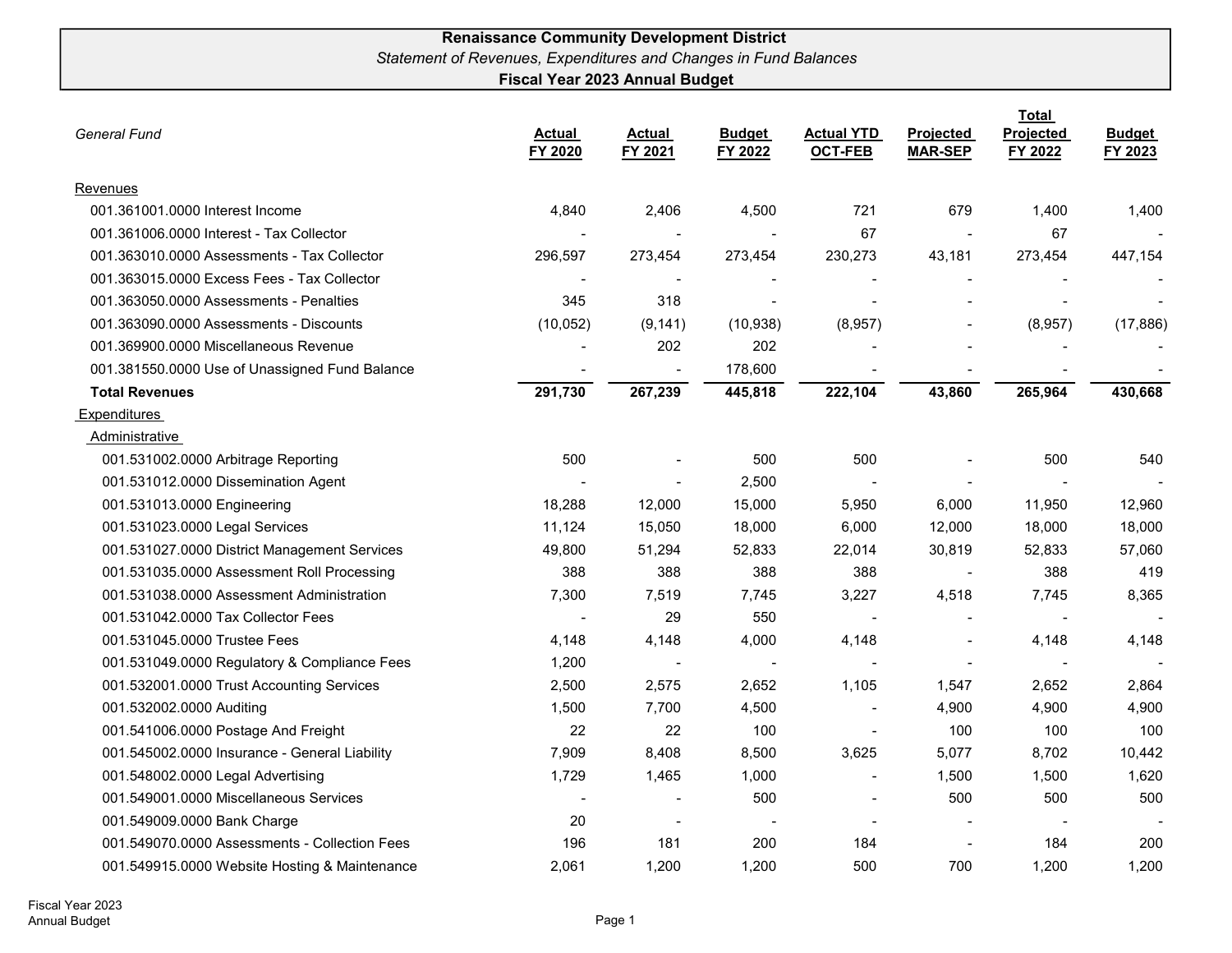#### Renaissance Community Development District Statement of Revenues, Expenditures and Changes in Fund Balances Fiscal Year 2023 Annual Budget

| General Fund                                  | <b>Actual</b><br>FY 2020 | <b>Actual</b><br>FY 2021 | <b>Budget</b><br>FY 2022 | <b>Actual YTD</b><br><b>OCT-FEB</b> | Projected<br><b>MAR-SEP</b> | <b>Total</b><br>Projected<br>FY 2022 | <b>Budget</b><br>FY 2023 |
|-----------------------------------------------|--------------------------|--------------------------|--------------------------|-------------------------------------|-----------------------------|--------------------------------------|--------------------------|
| 001.554007.0000 Annual District Fee           | 175                      | 175                      | 175                      | 175                                 |                             | 175                                  | 175                      |
| <b>Total Administrative</b>                   | 108,860                  | 112,154                  | 120,343                  | 47,816                              | 67,661                      | 115,477                              | 123,492                  |
| <b>Conservation &amp; Resource Mgmt</b>       |                          |                          |                          |                                     |                             |                                      |                          |
| 001.534075.0000 Wetland Monitoring            | 1,000                    | $\blacksquare$           |                          |                                     | $\overline{\phantom{a}}$    |                                      |                          |
| 001.534076.0000 Contracts - Preserves         | 39,400                   | 56,100                   | 56,100                   | 11,700                              | 44,400                      | 56,100                               | 56,100                   |
| 001.546123.0000 R&M - Preserves               |                          | 3,000                    | 3,000                    |                                     | 3,000                       | 3,000                                | 3,240                    |
| <b>Total Conservation &amp; Resource Mgmt</b> | 40,400                   | 59,100                   | 59,100                   | 11,700                              | 47,400                      | 59,100                               | 59,340                   |
| Operations & Maintenance                      |                          |                          |                          |                                     |                             |                                      |                          |
| 001.531016.0000 Field Management              | 11,150                   | 12,422                   | 11,139                   | 5,331                               | 5,808                       | 11,139                               | 12,030                   |
| 001.534050.0000 Contracts - Berm Mowing       | 37,364                   | 48,619                   | 37,819                   | 17,946                              | 31,814                      | 49,760                               | 53,741                   |
| 001.546036.0000 R&M - Landscape               |                          | 4,535                    | 5,000                    | 5,284                               | 2,000                       | 7,284                                | 7,867                    |
| 001.546038.0000 R&M - Berm                    |                          |                          | 2,000                    | 300                                 | 1,700                       | 2,000                                | 12,000                   |
| 001.546070.0000 R&M - Renewal & Replacement   | 7,779                    | $\blacksquare$           | 20,000                   |                                     | $\overline{\phantom{a}}$    |                                      | 5,000                    |
| 001.546074.0000 R&M - Grounds                 | 27,183                   | 2,454                    | 10,000                   | $\overline{a}$                      | 2,500                       | 2,500                                | 5,000                    |
| 001.546150.0000 R&M - Outside Maintenance     | 1,339                    | 4,634                    | 10,000                   | 1,696                               | 3,304                       | 5,000                                | 5,400                    |
| 001.549900.0000 Misc - Contingency            | 313                      |                          | 500                      |                                     | 500                         | 500                                  |                          |
| <b>Total Operations &amp; Maintenance</b>     | 85,128                   | 72,664                   | 96,458                   | 30,557                              | 47,626                      | 78,183                               | 101,038                  |
| <b>Irrigation Services</b>                    |                          |                          |                          |                                     |                             |                                      |                          |
| 001.543050.0000 Electricity - Irrigation      | 5,904                    | 6,051                    | 6,000                    | 2,918                               | 3,082                       | 6,000                                | 6,480                    |
| 001.546052.0000 R&M - Irrigation              |                          |                          | 2,000                    |                                     | 2,000                       | 2,000                                | 2,160                    |
| <b>Total Irrigation Services</b>              | 5,904                    | 6,051                    | 8,000                    | 2,918                               | 5,082                       | 8,000                                | 8,640                    |
| Lakes & Ponds                                 |                          |                          |                          |                                     |                             |                                      |                          |
| 001.534032.0000 Contracts - Fountains         |                          | 900                      |                          | 900                                 | 900                         | 1,800                                | 1,944                    |
| 001.534084.0000 Contracts - Lakes             | 37,152                   | 33,000                   | 35,000                   | 13,750                              | 21,250                      | 35,000                               | 35,640                   |
| 001.534129.0000 Contracts - Aerators          | 3,670                    | 3,840                    | 2,500                    | 960                                 | 2,880                       | 3,840                                | 4,147                    |
| 001.543020.0000 Electricity - Aerators        | 4,048                    | 3,189                    | 5,200                    | 1,533                               | 2,467                       | 4,000                                | 4,320                    |
| 001.543043.0000 Electricity - Fountains       | 5,364                    | 7,129                    | 5,400                    | 4,020                               | 2,000                       | 6,020                                | 6,480                    |
| 001.546003.0000 R&M - Aeration                | 5,450                    | 4,915                    | 5,000                    | 4,029                               | 971                         | 5,000                                | 5,400                    |
| 001.546032.0000 R&M - Fountains               | 4,728                    | 16,415                   | 10,000                   | 900                                 | 9,100                       | 10,000                               | 7,067                    |
| 001.546042.0000 R&M - Lake                    | 18,659                   | 7,526                    | 7,161                    | 1,945                               | 5,216                       | 7,161                                | 7,560                    |
| 001.546071.0000 R&M-Pest Control              |                          |                          |                          |                                     |                             |                                      | 10,000                   |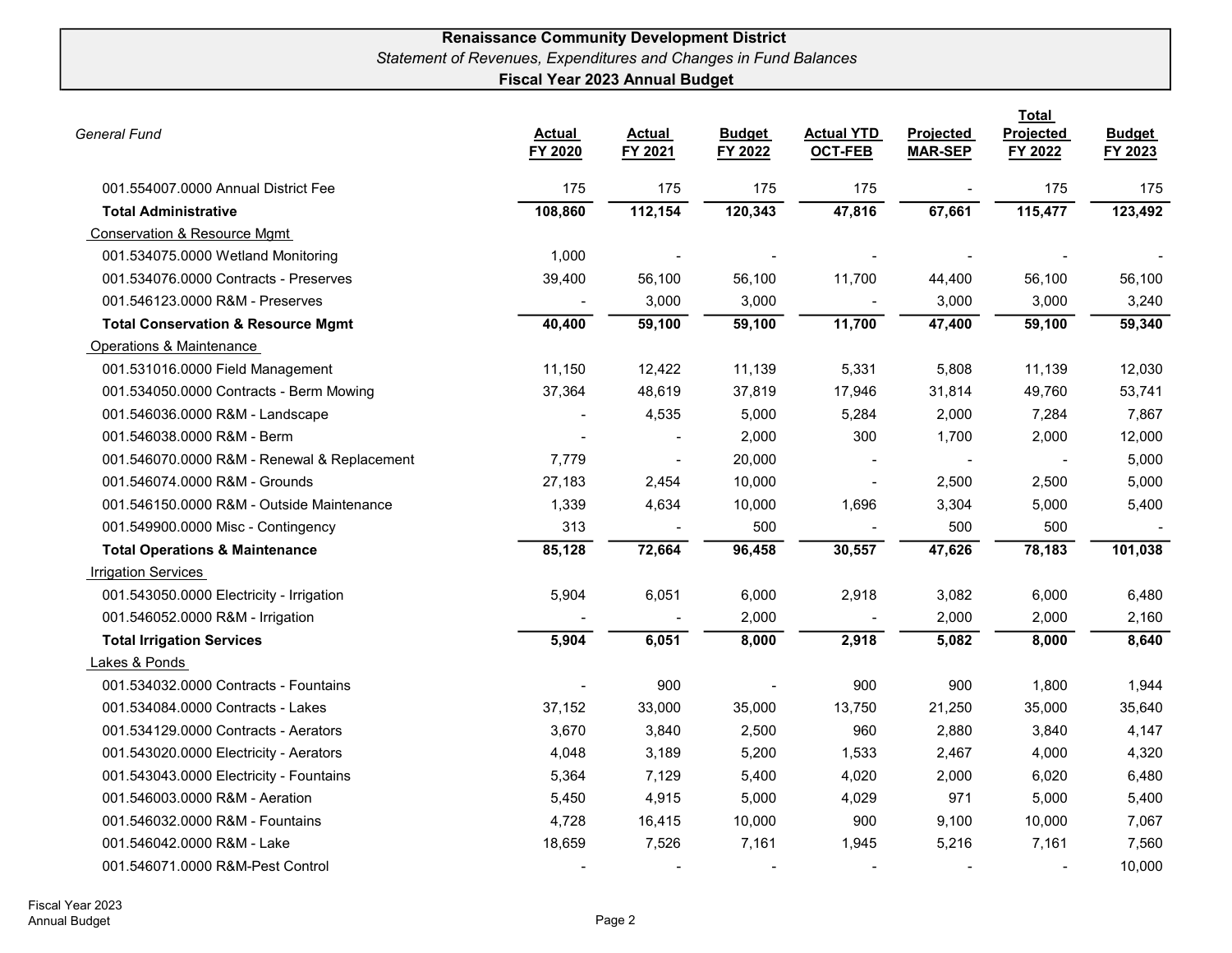#### Renaissance Community Development District Statement of Revenues, Expenditures and Changes in Fund Balances Fiscal Year 2023 Annual Budget

| <b>General Fund</b>                                   | Actual<br>FY 2020        | Actual<br>FY 2021 | <b>Budget</b><br>FY 2022 | <b>Actual YTD</b><br><b>OCT-FEB</b> | <b>Projected</b><br><b>MAR-SEP</b> | <b>Total</b><br>Projected<br>FY 2022 | <b>Budget</b><br>FY 2023 |
|-------------------------------------------------------|--------------------------|-------------------|--------------------------|-------------------------------------|------------------------------------|--------------------------------------|--------------------------|
| 001.546132.0000 R&M - Lake Erosion Repair             |                          |                   | 75,000                   |                                     |                                    |                                      | 45,600                   |
| <b>Total Lakes &amp; Ponds</b>                        | 79,071                   | 76,914            | 145,261                  | 28,037                              | 44,784                             | 72,821                               | 128,158                  |
| Roads & Streets                                       |                          |                   |                          |                                     |                                    |                                      |                          |
| 001.546019.0000 R&M - Drainage                        | 203                      | 25,000            | 16,656                   |                                     |                                    |                                      |                          |
| <b>Total Roads &amp; Streets</b>                      | 203                      | 25,000            | 16,656                   |                                     |                                    |                                      |                          |
| <b>Capital Expenditures &amp; Projects</b>            |                          |                   |                          |                                     |                                    |                                      |                          |
| 001.564043.0000 Capital Outlay - Lakes                | $\overline{\phantom{a}}$ | 78,500            |                          |                                     |                                    |                                      | 10,000                   |
| <b>Total Capital Expenditures &amp; Projects</b>      |                          | 78,500            |                          |                                     |                                    |                                      | 10,000                   |
| Other Financing Sources / Uses                        |                          |                   |                          |                                     |                                    |                                      |                          |
| 001.591000.0000 Contribution to (Use of) Fund Balance |                          |                   |                          |                                     |                                    |                                      |                          |
| <b>Total Other Financing Sources / Uses</b>           |                          |                   |                          |                                     |                                    |                                      |                          |
| <b>Total Expenditures</b>                             | 319,566                  | 430,383           | 445,818                  | 121,028                             | 212,553                            | 333,581                              | 430,668                  |
| <b>Excess Revenue Over (Under) Expenditures</b>       | (27, 836)                | (163, 144)        |                          | 101,076                             | (168, 693)                         | (67, 617)                            |                          |
| <b>Fund Balance Beginning</b>                         | 570,966                  | 543,130           | 379,986                  |                                     |                                    | 379,986                              | 312,369                  |
| <b>Fund Balance Ending</b>                            | 543,130                  | 379,986           | 379,986                  |                                     |                                    | 312,369                              | 312,369                  |